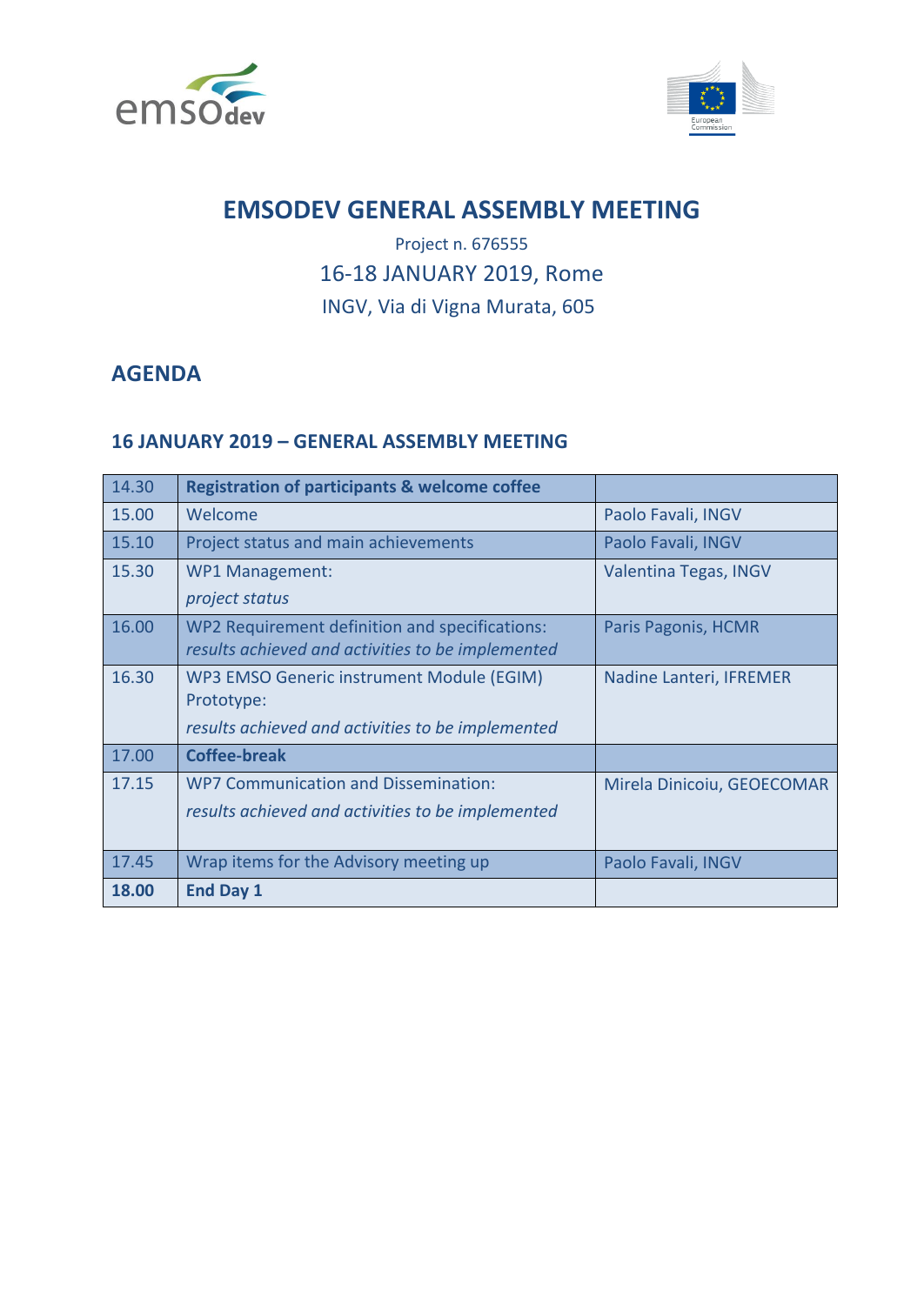



# **EMSODEV GENERAL ASSEMBLY MEETING**

## Project n. 676555 16-18 JANUARY 2019, Rome INGV, Via di Vigna Murata, 605

### **AGENDA**

#### **17 JANUARY 2019 – GENERAL ASSEMBLY MEETING**

| 9.00  | <b>Welcome coffee</b>                                                                                                 |                                            |
|-------|-----------------------------------------------------------------------------------------------------------------------|--------------------------------------------|
| 9.15  | Welcome                                                                                                               | Paolo Favali, INGV                         |
| 9.20  | WP4 EGIM shallow water performance assessment<br>and validation:<br>results achieved and activities to be implemented | Dañobeitia/Raul<br>Juanjo<br>Bardaji, CSIC |
| 10.00 | WP5 EGIM Replication and in situ performance<br>evaluation:<br>results achieved and activities to be implemented      | Henry Ruhl, NERC                           |
| 11.15 | <b>Coffee Break</b>                                                                                                   |                                            |
| 11.30 | WP6 Data Management platform and related<br>services:<br>results achieved and activities to be implemented            | Lucio Badiali, INGV                        |
| 12.45 | Wrap items for the Advisory meeting up                                                                                | Paolo Favali, INGV                         |
| 13.00 | Lunch                                                                                                                 |                                            |
| 14.30 | <b>WP8 Exploitation and Commercialization:</b><br>results achieved and activities to be implemented                   | Diarmuid Ó Conchubhair, MI                 |
| 15.30 | Wrap items for the Advisory meeting up                                                                                | Paolo Favali, INGV                         |
| 16.00 | AoB & Conclusions:<br>Plan for the next months                                                                        | All                                        |
| 17.00 | <b>End Day 2</b>                                                                                                      |                                            |
|       |                                                                                                                       |                                            |

#### **19.30 WORKING DINNER**

**HOSTARIA ANTICA ROMA** 

via Appia Antica 176, 00179 Roma